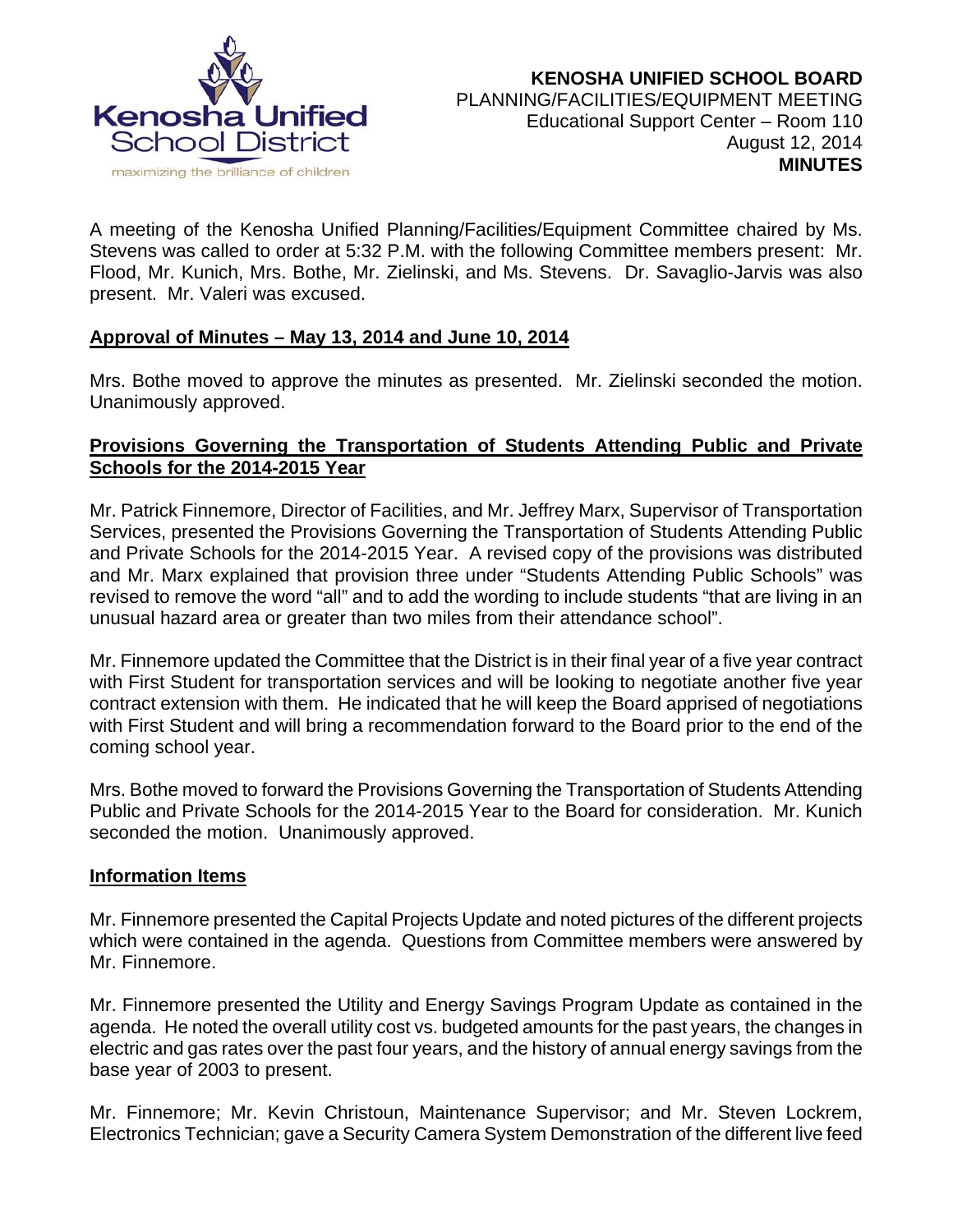security cameras located across the District and the accessibility capabilities to them. It was noted that the average elementary school contains 16 cameras, the average middle school contains 48 cameras, and the average high school contains 100 cameras.

# **Future Agenda Items**

No future agenda items were noted.

Mr. Finnemore noted that he did not believe the Committee would be meeting in September.

Mr. Flood moved to adjourn the meeting. Mrs. Bothe seconded the motion. Unanimously approved.

Meeting adjourned at 6:03 P.M.

 Stacy Schroeder Busby School Board Secretary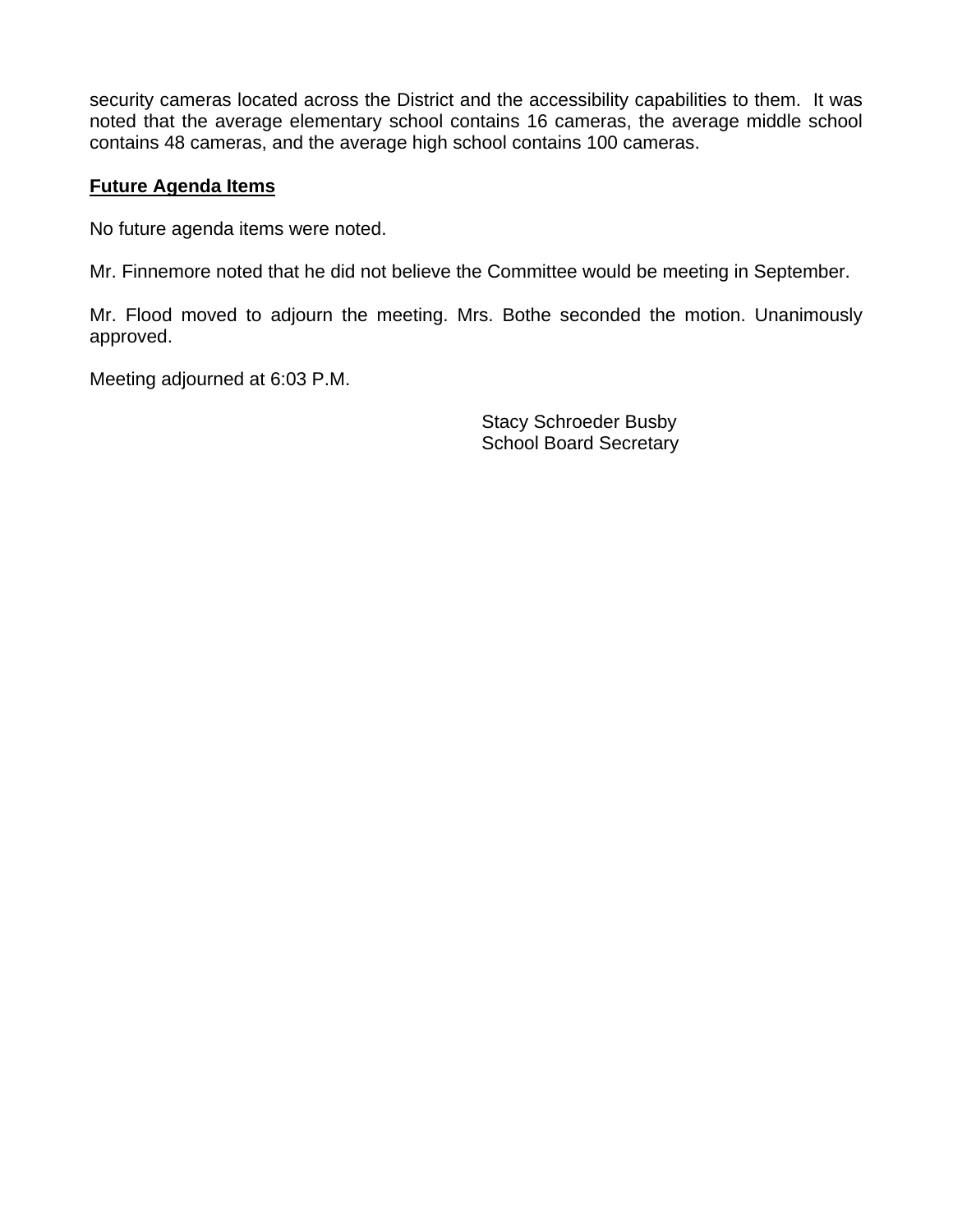

A meeting of the Kenosha Unified Personnel/Policy Committee chaired by Mr. Kunich was called to order at 6:05 P.M. with the following Committee members present: Mr. Bryan, Mrs. Snyder, Mrs. Burns, Mrs. Butler, and Mr. Kunich. Mrs. Morrison arrived later. Dr. Savaglio-Jarvis was also present. Mrs. Hamilton and Mrs. Dahl were excused.

#### **Approval of Minutes – July 8, 2014 Personnel/Policy and July 8, 2014 Joint Personnel/Policy & Curriculum/Program**

Mrs. Snyder moved to approve the minutes as presented. Mr. Bryan seconded the motion. Unanimously approved.

# **School Board Policy 1110 – Parent/Guardian/Caregiver Surveys**

Mr. Flood presented School Board Policy 1110 – Parent/Guardian/Caregiver Surveys. He indicated that in order to increase district transparency, accountability, and communication with parents/guardians/caregivers he is suggesting that the parent/guardian/caregiver survey be done every year and that the Board have final approval.

Mrs. Morrison arrived at 6:13 P.M.

Mr. Kristopher Keckler, Executive Director of Information Systems, Data Management & Evaluation, provided a history of the parent/guardian/caregiver surveys and answered questions from Committee members.

Mrs. Burns moved to forward the revised policy to the Board with the recommendation that the parent/guardian/caregiver surveys be conducted every two years and that the suggested language of "and final approval by the Board" not be included. Mrs. Butler seconded the motion. Unanimously approved.

#### **School Board Policy 1131 – Memorials/Dedications Within Schools**

Mr. Flood presented School Board Policy 1131 – Memorials/Dedications Within Schools and indicated that he would like the language requirement under 1(b) to be removed as it would allow all teachers to be recognized for their extraordinary work versus only teachers with six months or more employment with the District.

Mrs. Snyder moved to forward Policy 1131 – Memorials/Dedications Within Schools to the full Board for approval. Mr. Bryan seconded the motion. Unanimously approved.

#### **Information Items**

There were no questions or comments on the Recommendations Concerning Appointments, Leaves of Absence, Retirements, and Resignations.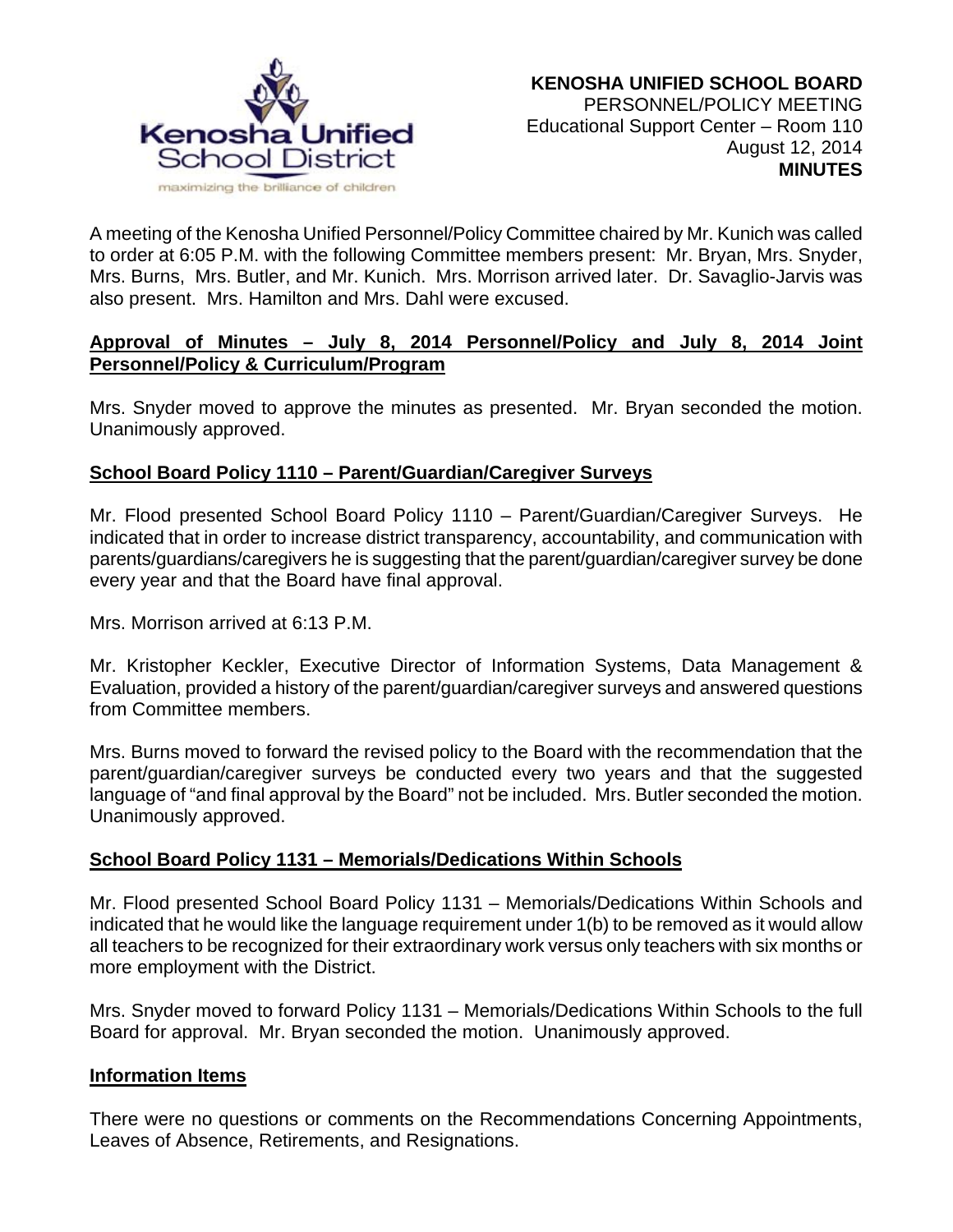Mrs. Snyder moved to approve the the Recommendations Concerning Appointments, Leaves of Absence, Retirements, and Resignations. Mrs. Butler seconded the motion. Unanimously approved.

#### **Future Agenda Items**

No future agenda items were noted.

Mr. Bryan moved to adjourn the meeting. Mrs. Burns seconded the motion. Unanimously approved.

Meeting adjourned at 6:23 P.M.

Stacy Schroeder Busby School Board Secretary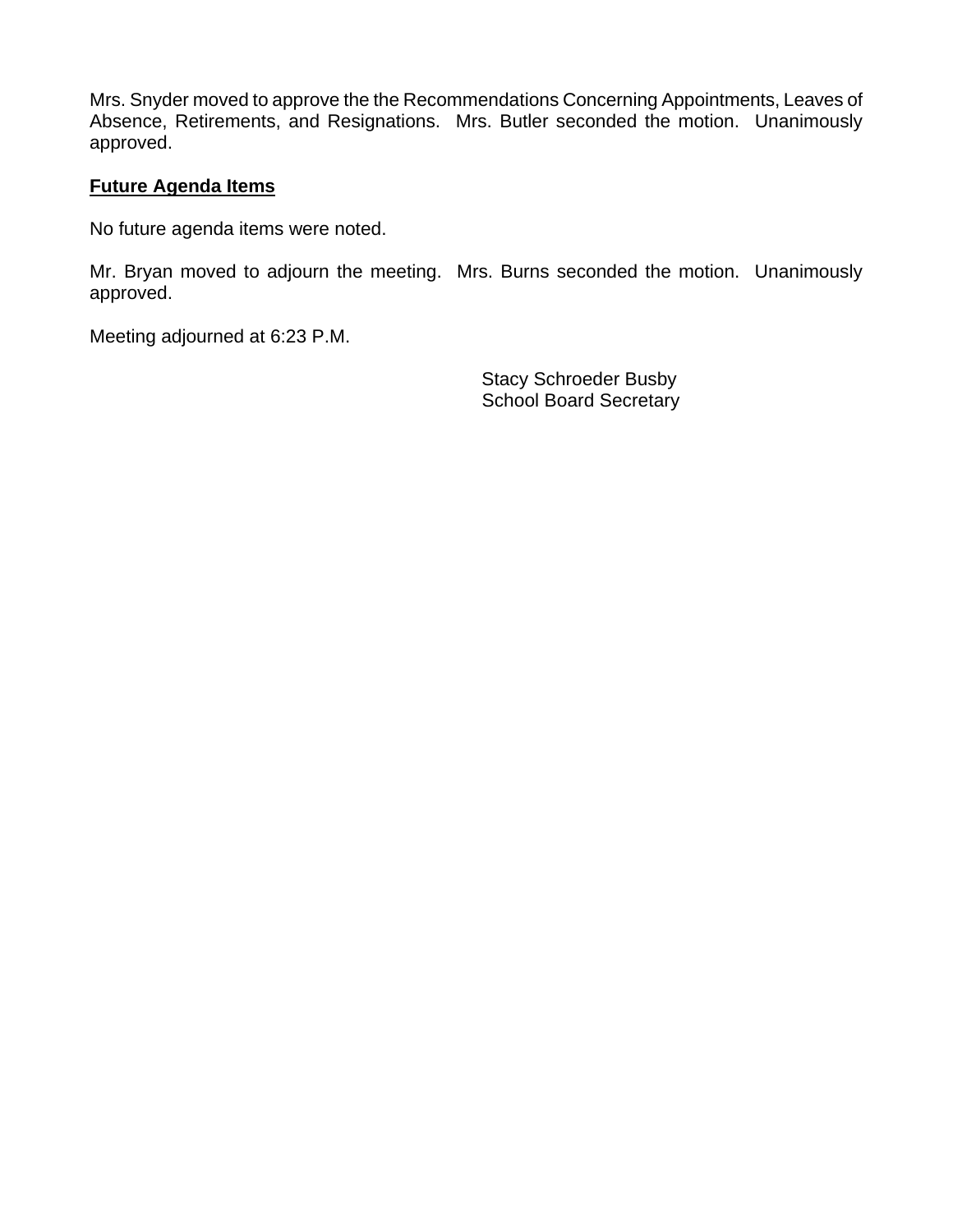

A meeting of the Kenosha Unified Audit/Budget/Finance Committee chaired by Mr. Bryan was called to order at 6:28 P.M. with the following Committee members present: Mr. Flood, Mrs. Marcich, Mr. Kent, Mr. Aceto, Mr. Holdorf, and Mr. Bryan. Dr. Savglio-Jarvis was also present. Mrs. Dawson arrived later. Mr. Wade and Mr. Coleman were excused. Ms. London was absent.

#### **Approval of Minutes – June 10, 2014**

Mr. Kent moved to approve the minutes as contained in the agenda. Mr. Flood seconded the motion. Unanimously approved.

# **Renewal of Southeastern Wisconsin School Alliance Membership**

Dr. Savaglio-Jarvis presented the Renewal of the Southeastern Wisconsin School Alliance (SWSA) Membership and indicated that the District has participated in SWSA for the past 11 years which provides school officials and parents with objective, non-partisan information and training needed to be strong advocates for educational excellence.

Mr. Kent moved forward the Renewal of the Southeastern Wisconsin School Alliance Membership to the full Board with the recommendation for approval of the attached resolution and membership in SWSA for the 2014-2015 fiscal year and of authorization of Board Officers and District Administration to execute any and all documents related to the renewal. Mr. Flood seconded. Unanimously approved.

# **Information Items**

Mr. Tarik Hamdan, Interim Chief Financial Officer, presented the Cash and Investment Quarterly Report as contained in the agenda. He noted the interest earned and different interest rates on the various funds and then answered questions from Committee members.

Mr. Hamdan presented the Monthly Financial Statements. He indicated that due to additional year-end entries the agenda content was already outdated; therefore, he distributed an additional spreadsheet which contained estimated fund 10 results for FY14 including estimated year end entries as of 8/4. He noted an estimated fund balance surplus of \$9.6 million but reminded the Committee that the numbers are still preliminary. He also noted that the math adoption costs of approximately \$1.5 million would need to be paid for out of the surplus as the invoices were not entered as of yet. Mr. Hamdan provided Committee members with a Wisconsin school district fund balance comparison spreadsheet as of 6/30/13 and noted that the District ranked 407 out of 424 districts. He then distributed a WASBO school district fund balance article and noted information relating to what a school district fund balance is, why a sufficient fund balance is so important, and how a sufficient fund balance is determined.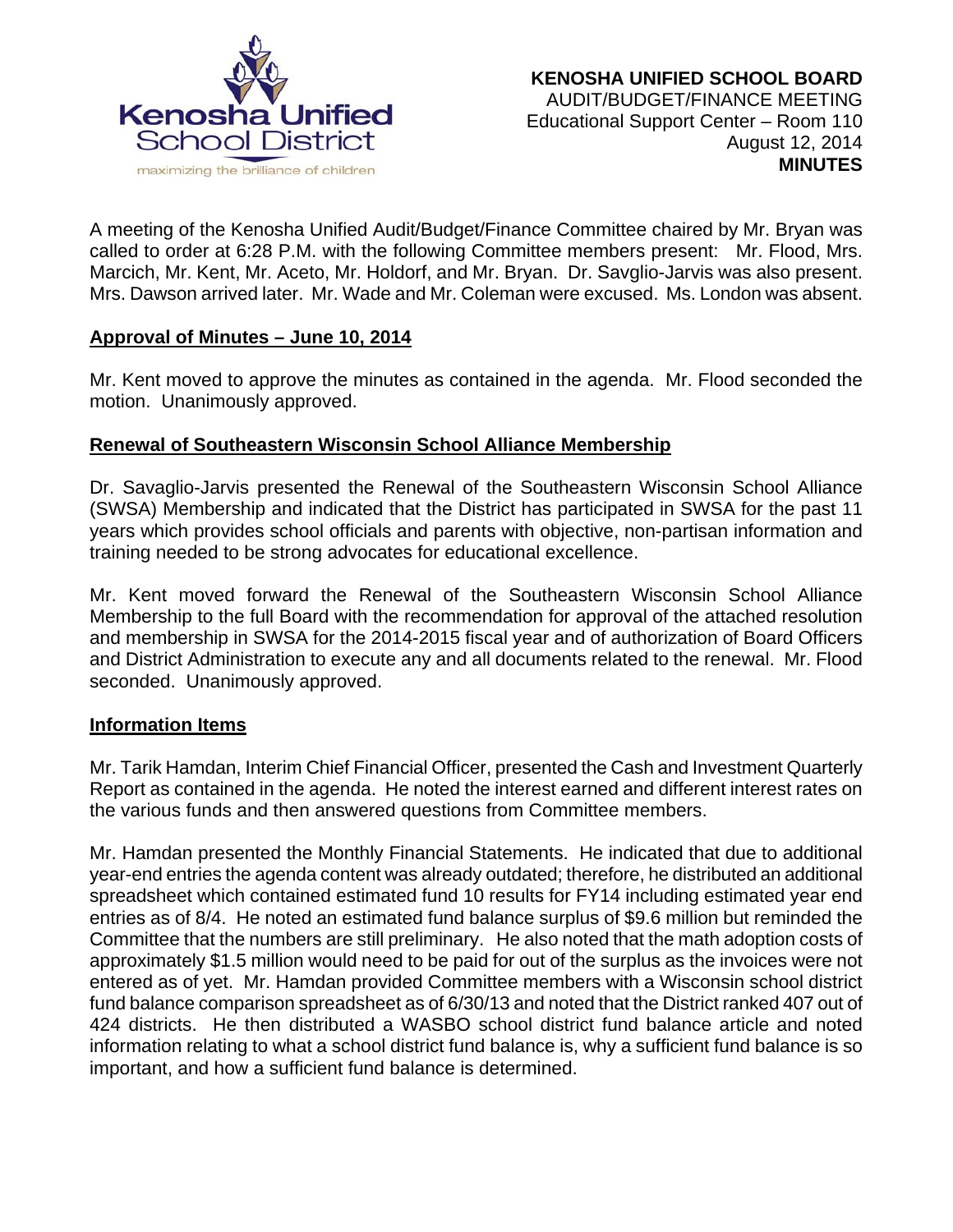# **Future Agenda Items**

There were no future agenda items noted.

Mrs. Marcich moved to adjourn the meeting. Mr. Flood seconded the motion. Unanimously approved.

Meeting adjourned at 7:04 P.M.

Stacy Schroeder Busby School Board Secretary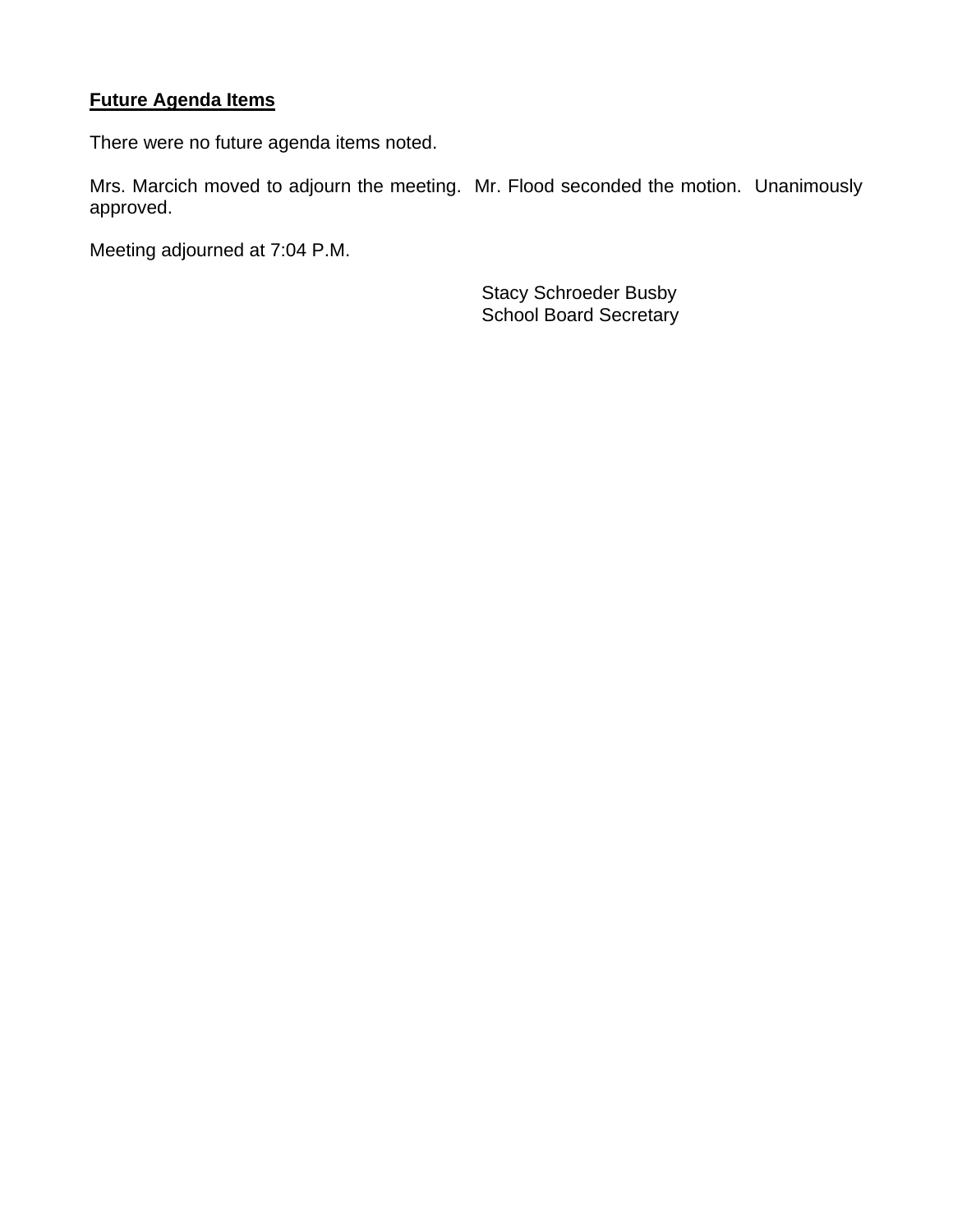

A meeting of the Kenosha Unified Curriculum/Program Committee chaired by Mrs. Snyder was called to order at 7:07 P.M. with the following Committee members present: Ms. Stevens, Mrs. Daghfal, Mrs. Karabetsos, Mrs. Renish-Ratelis, Ms. Galli, and Mrs. Snyder. Dr. Savaglio-Jarvis was also present. Mr. Wade, Mrs. Kenefick, and Mrs. Santoro were excused.

#### **Approval of Minutes – July 8, 2014 Joint Personnel/Policy & Curriculum/Program and July 8, 2014 Curriculum/Program**

Ms. Stevens moved to approve the minutes as presented. Mrs. Karabetsos seconded the motion. Unanimously approved.

# **Information Item**

Dr. Savaglio-Jarvis introduced the Head Start Semi-Annual Report and indicated the purpose of the report was to ensure the community and School Board was aware of the progress of the Head Start Program. She noted that the evidence in the report shows that students are making continuous improvements throughout the year with the students achieving highest in fine motor skills and in literacy and with the most growth in the area of mathematics. Dr. Floyd Williams, Assistant Superintendent of Elementary School Leadership, and Ms. Belinda Grantham, Director of Early Education, were both present to answer questions of Committee members. Ms. Grantham noted that the full day Head Start session coordinated by Just Kid Inn Childcare would take place at their  $22^{nd}$  Avenue location for the upcoming year. There were no questions by Committee members.

Dr. Savaglio-Jarvis introduced the Talent Development Program Update and indicated that per the request from the Committee Mr. David Tuttle, Coordinator of Talent Development, would be giving an informational PowerPoint presentation. Mr. Tuttle provided information on the following topics in his PowerPoint presentation: what is gifted?, definition of gifted, federal definition, who is gifted, characteristics of gifted children, what are the major ideas for developing gifted education plans in Wisconsin?, gifted funding in Wisconsin, gifted funding comparison, where does the support come from?, DPI recommendations, what does KUSD's plan look like?, and next steps. Mr. Tuttle also distributed an information sheet noting the differences between a bright child and a gifted learner and an information sheet entitled "A Gifted Child's Bill of Rights". Ms. Stevens requested that the Talent Development Program Update be presented to the full Board. Dr. Savaglio-Jarvis indicated that it could be presented to the Board in September.

# **Future Agenda Items**

Dr. Savaglio-Jarvis indicated that she would be bringing a Middle School English Language Arts Honors Unit Update to the Committee in September. Mr. Tuttle indicated that he would have an AP Update for the Committee in October. Upon questions from Mrs. Renish-Ratelis, Dr. Savaglio-Jarvis indicated that the Middle School Supply List would be brought forward for review.